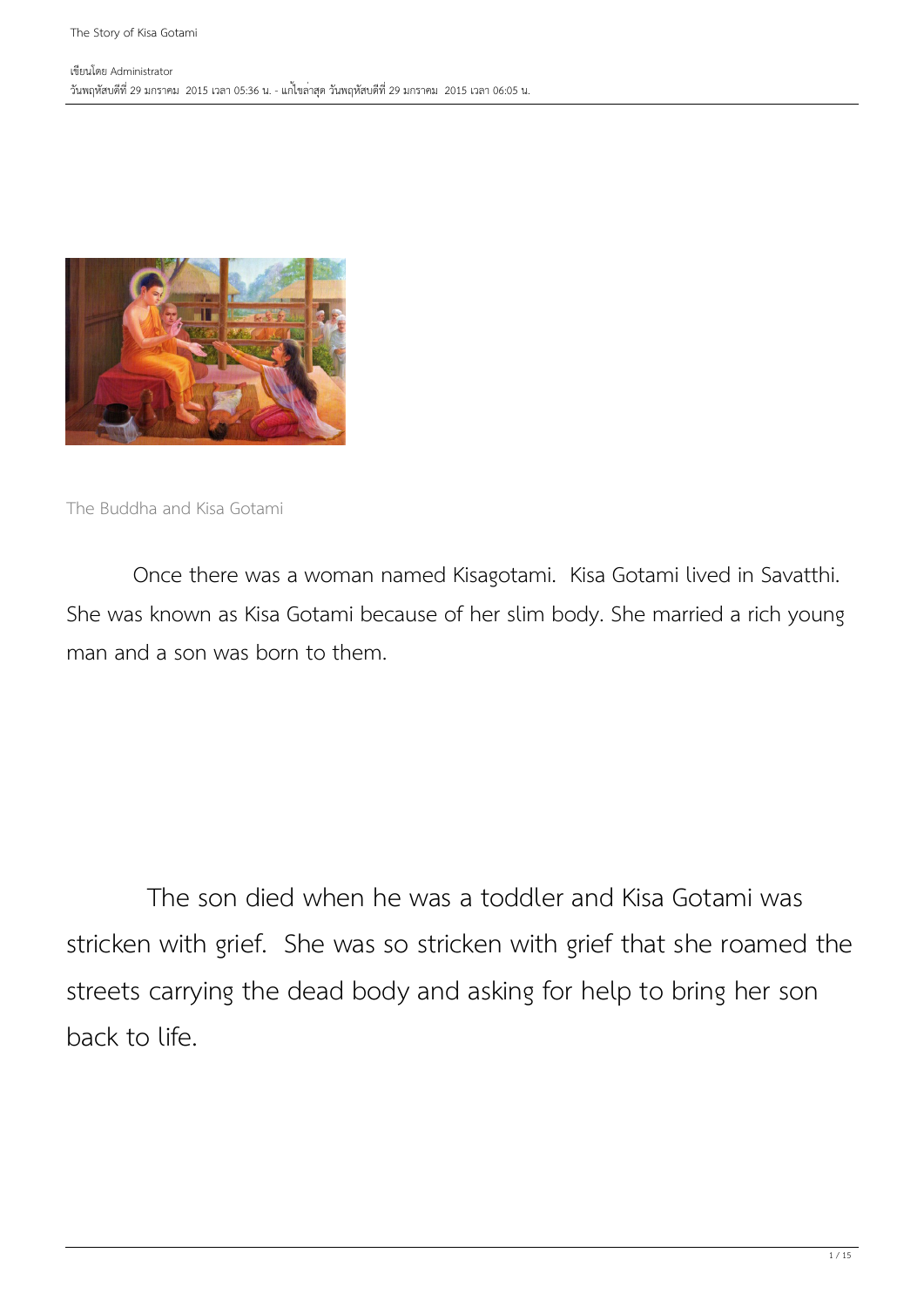The villagers all saw that the son was already dead and there was nothing that could be done. They advised her to accept his death and make arrangements for the funeral.

 In great grief, she fell upon her knees and clutched her son's body close to her body. She kept uttering for her son to wake up.

 A village elder took pity on her and suggested to her to consult the Buddha.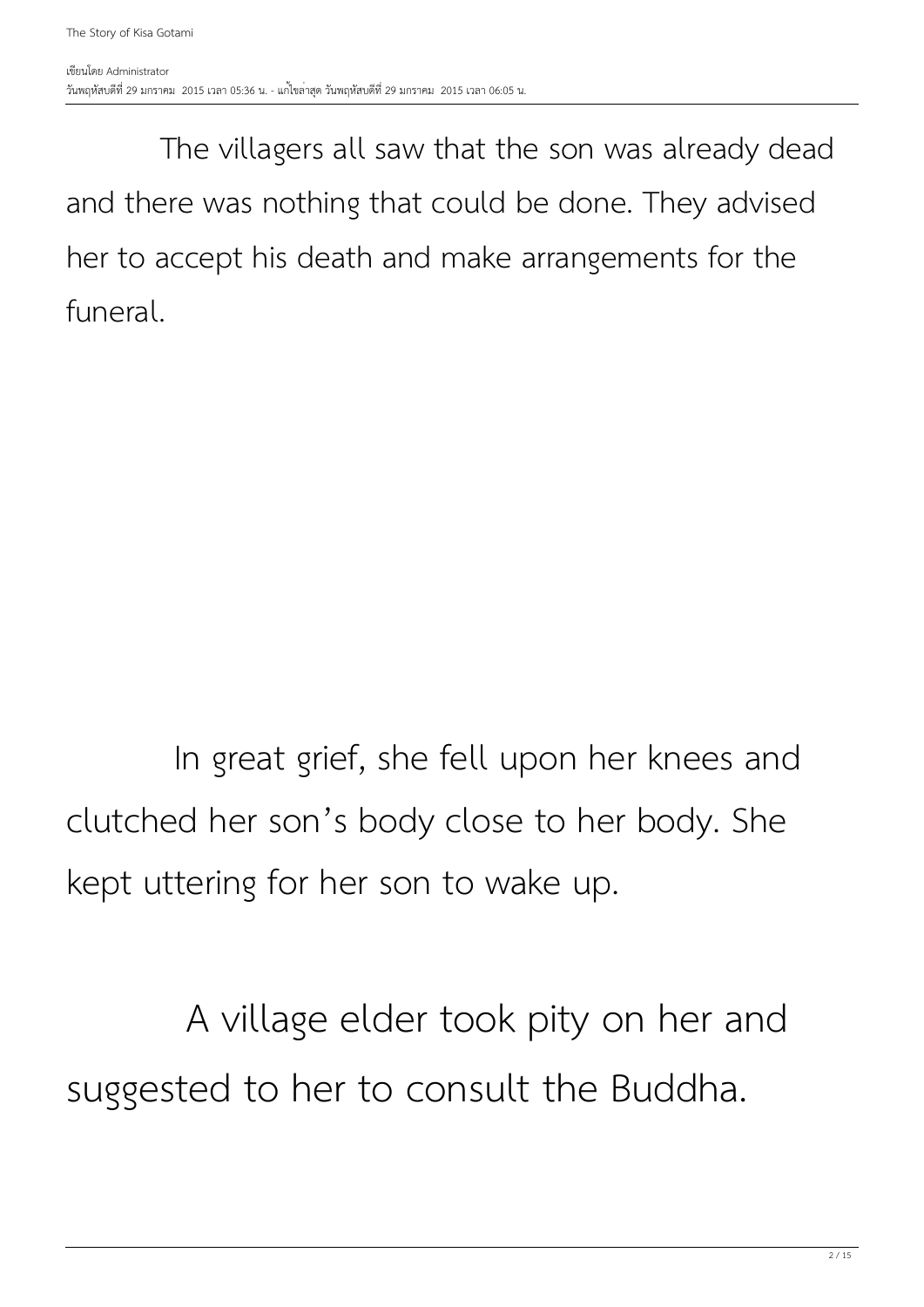"Kisa Gotami. We cannot help you. But you should go to the Buddha. Maybe he can bring your son back to life!" Kisa Gotami was extremely excited upon hearing the elder's words. She immediately went to the Buddha's residence and pleaded for him to bring her son back to life.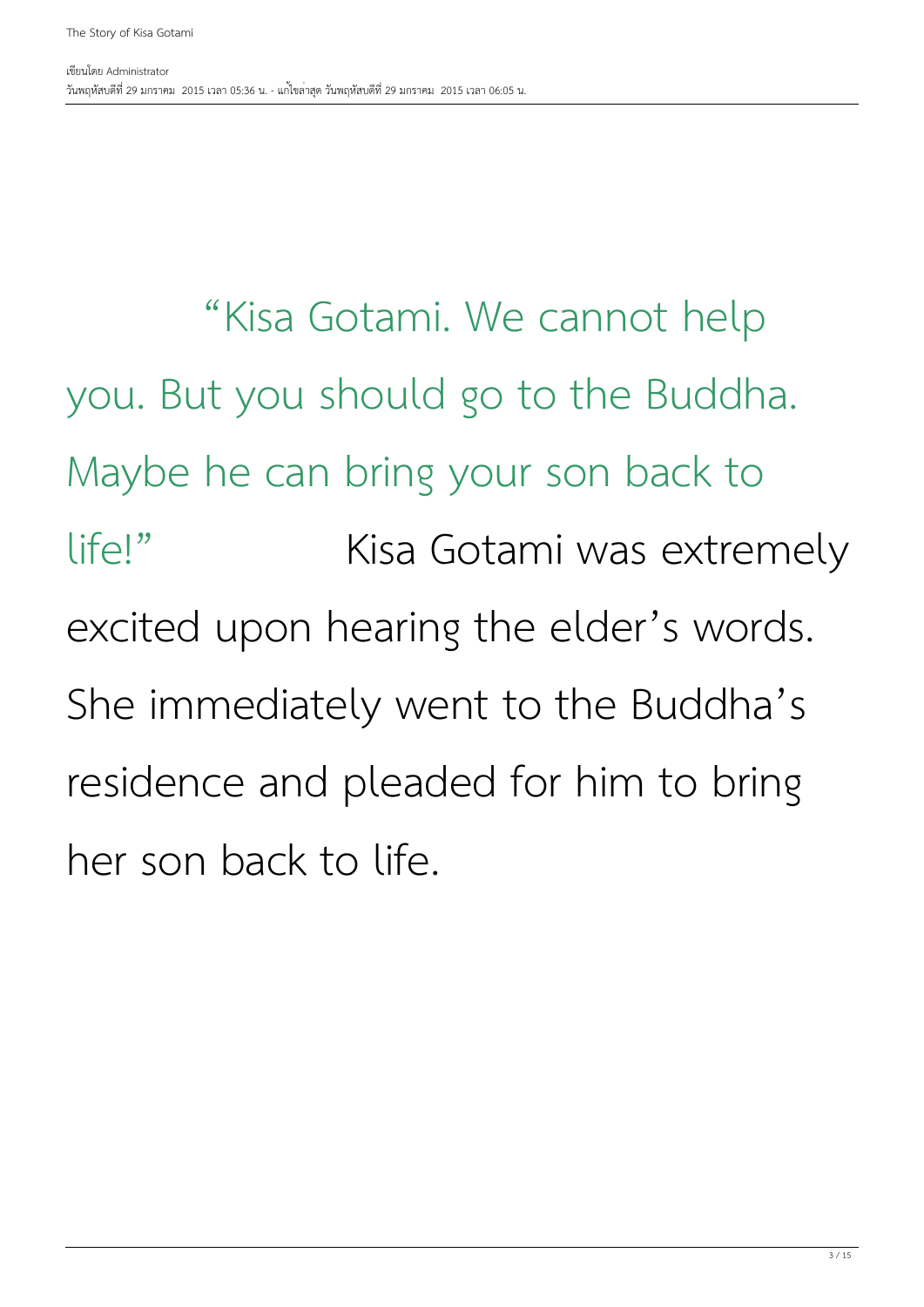The Buddha told her, "Fetc h me a handful of mustard seeds and I will bring your child back to life."

oyfully Kisagotami started off to get them. Then the Buddha added,

"But the seeds must come from a family that has not known death."

J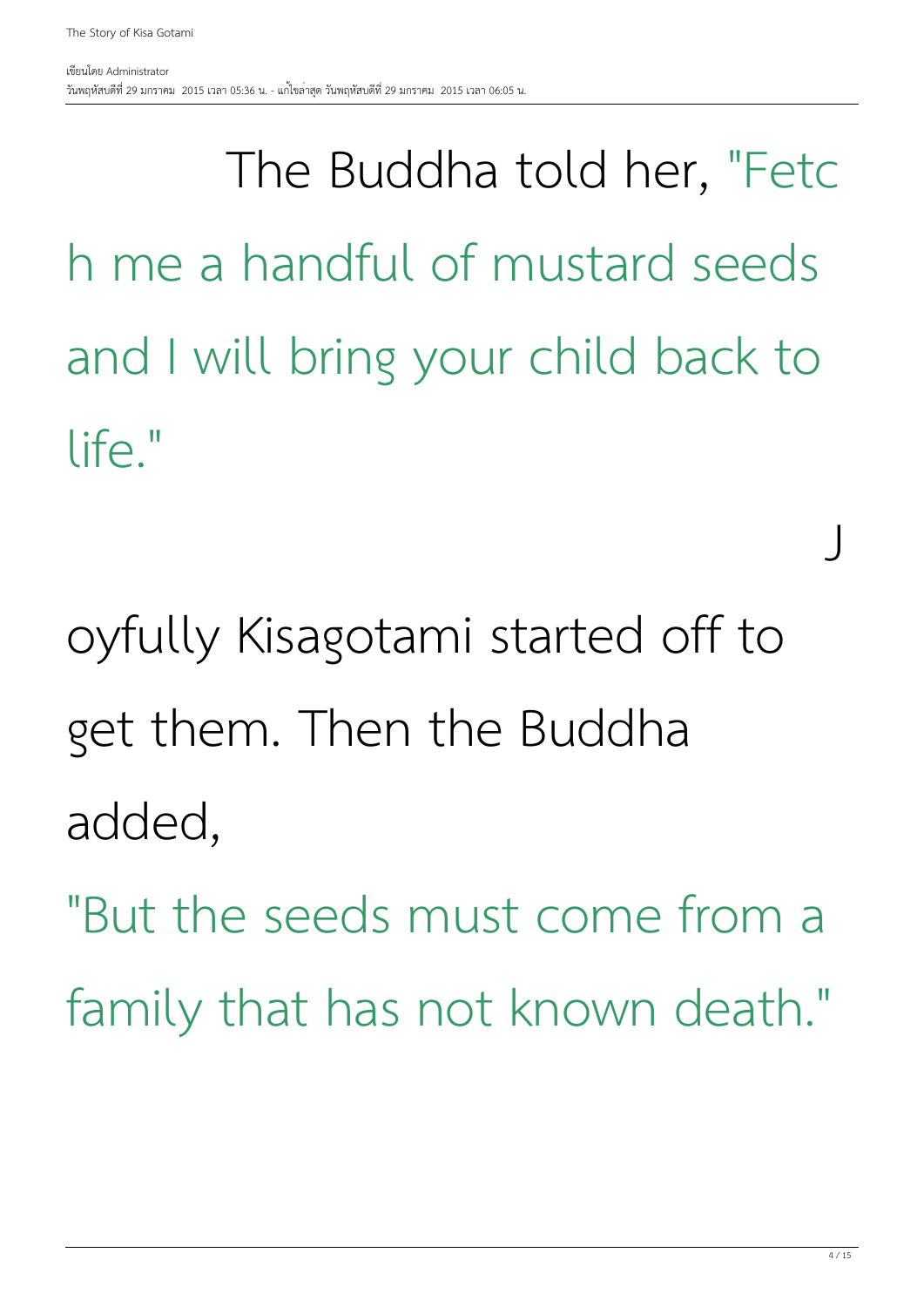Kisagotami went from door to door in the whole village asking for the mustard seeds, but everyone said, "Oh, there have been many deaths here", "I lost my father", I lost my sister". She could not find a single household that had not been visited by death. Finally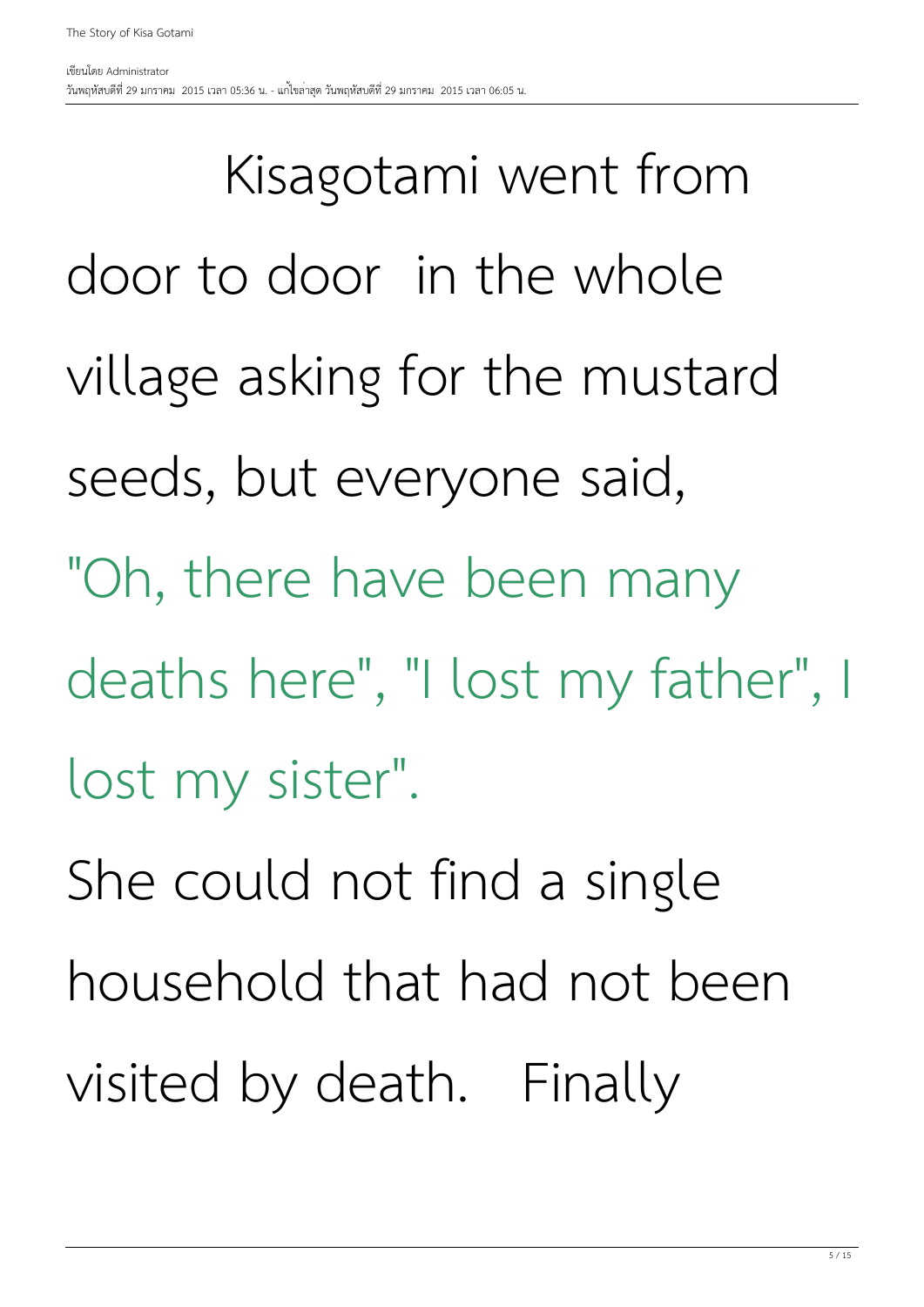Kisagotami returned to the Buddha and said, "There is death in every family. Everyone dies. Now I understand your teaching."

### Later, she was awakened and entered the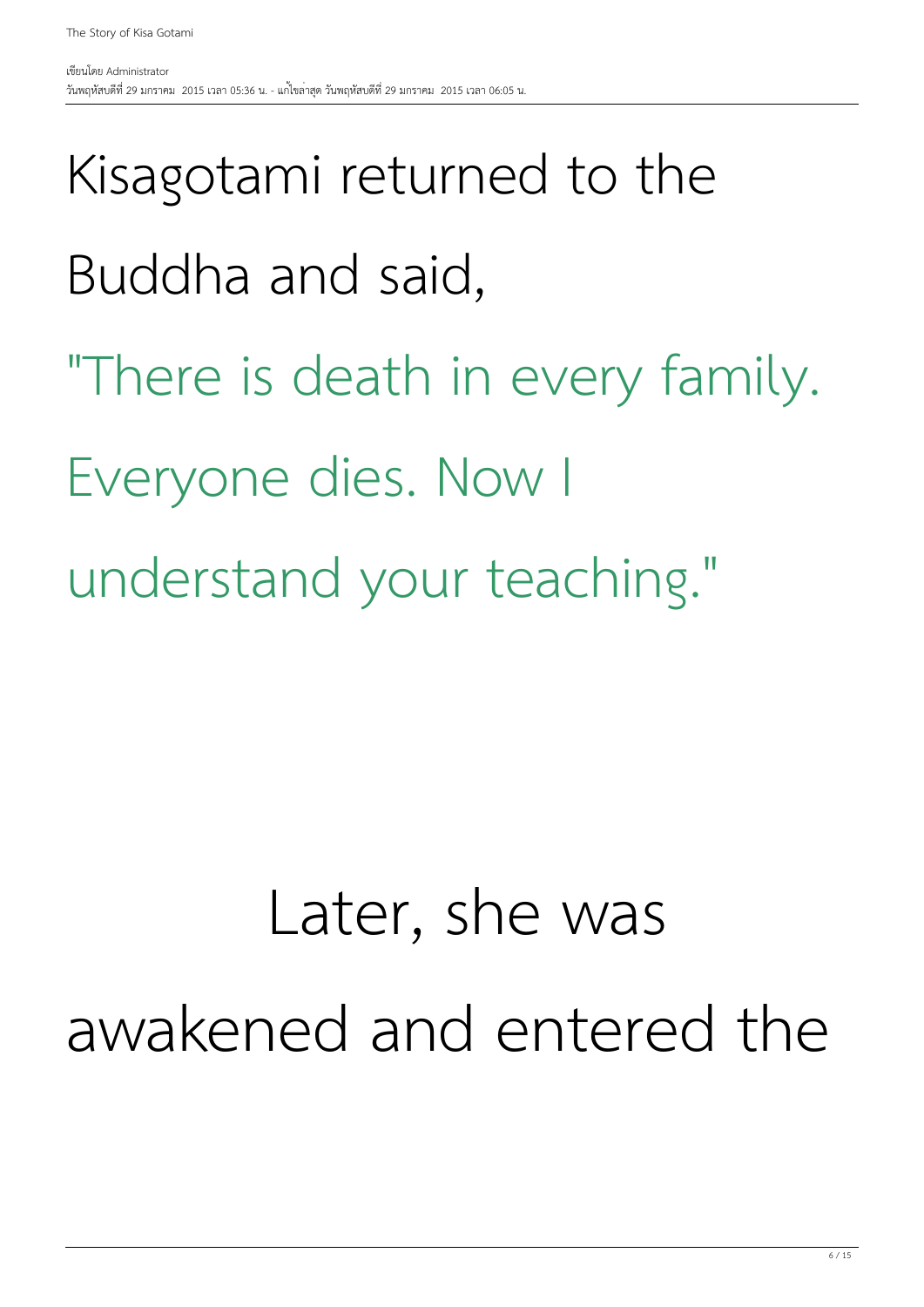### first stage of Arahantship. Eventually, she became an Arahant ( One Who is worthy, anyone who has reached the ultimate state of Nibbana).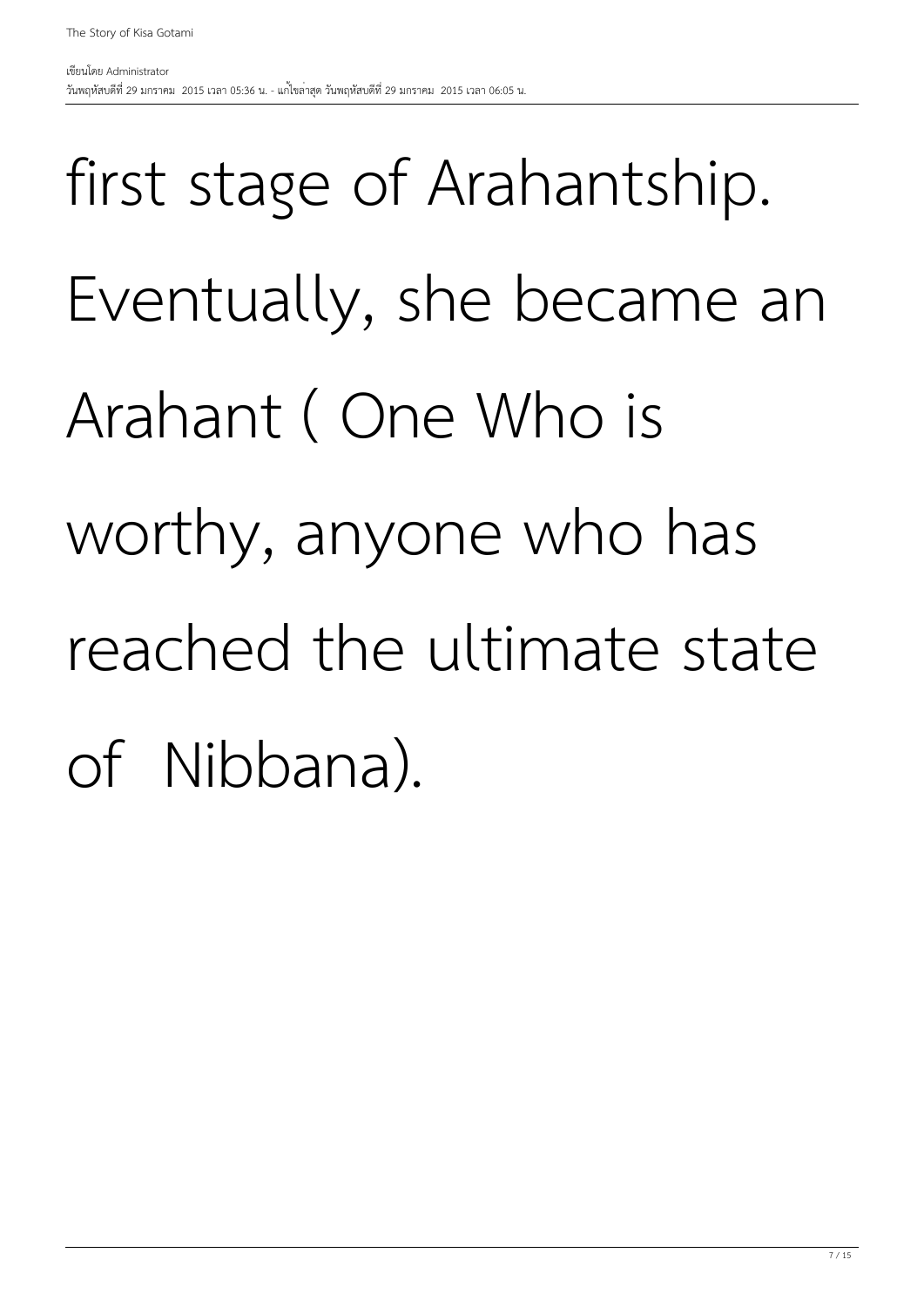Reflecting on the formula of life: even when she does not see the "a dead person" she should constantly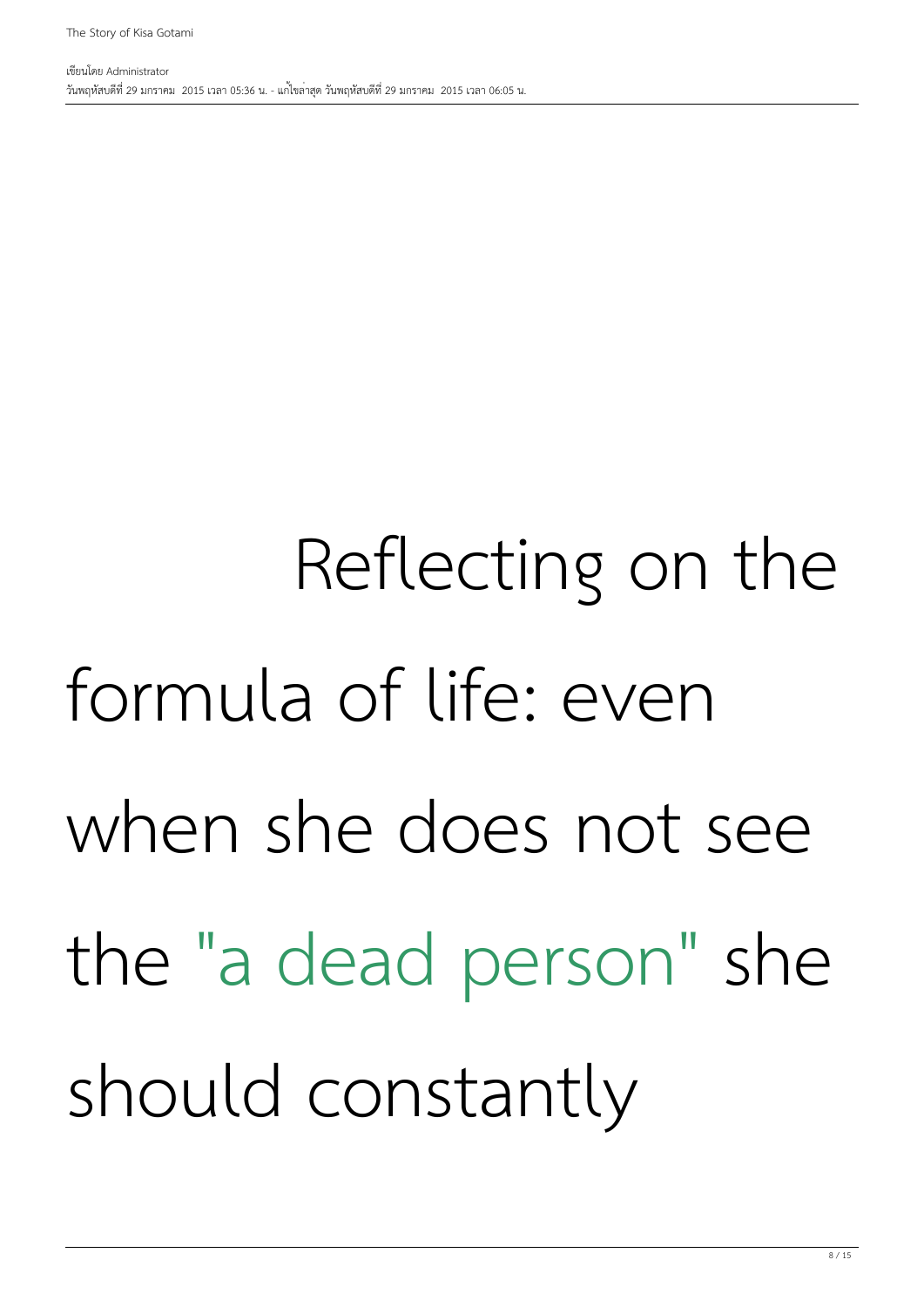เขียนโดย Administrator วันพฤหัสบดีที่ 29 มกราคม 2015 เวลา 05:36 น. - แก้ไขล่าสุด วันพฤหัสบดีที่ 29 มกราคม 2015 เวลา 06:05 น.

reflect according to the five subjects that all people, male or female, lay followers or monastics, should constantly bear in mind.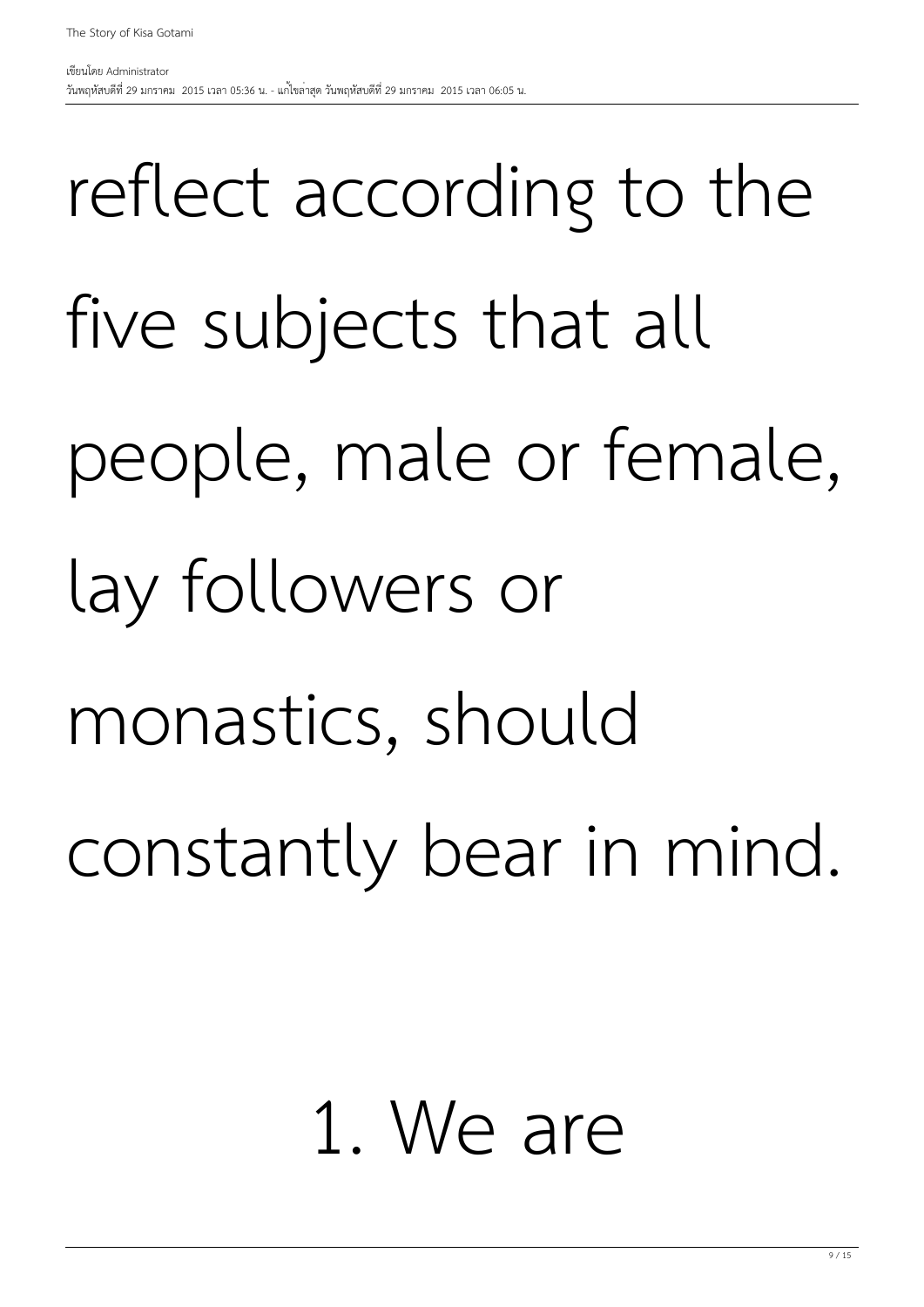วันพฤหัสบดีที่ 29 มกราคม 2015 เวลา 05:36 น. - แก้ไขล่าสุด วันพฤหัสบดีที่ 29 มกราคม 2015 เวลา 06:05 น.

เขียนโดย Administrator

## subject to aging and cannot escape it. 2. we are subject to pain and illness and cannot escape them. 3. we are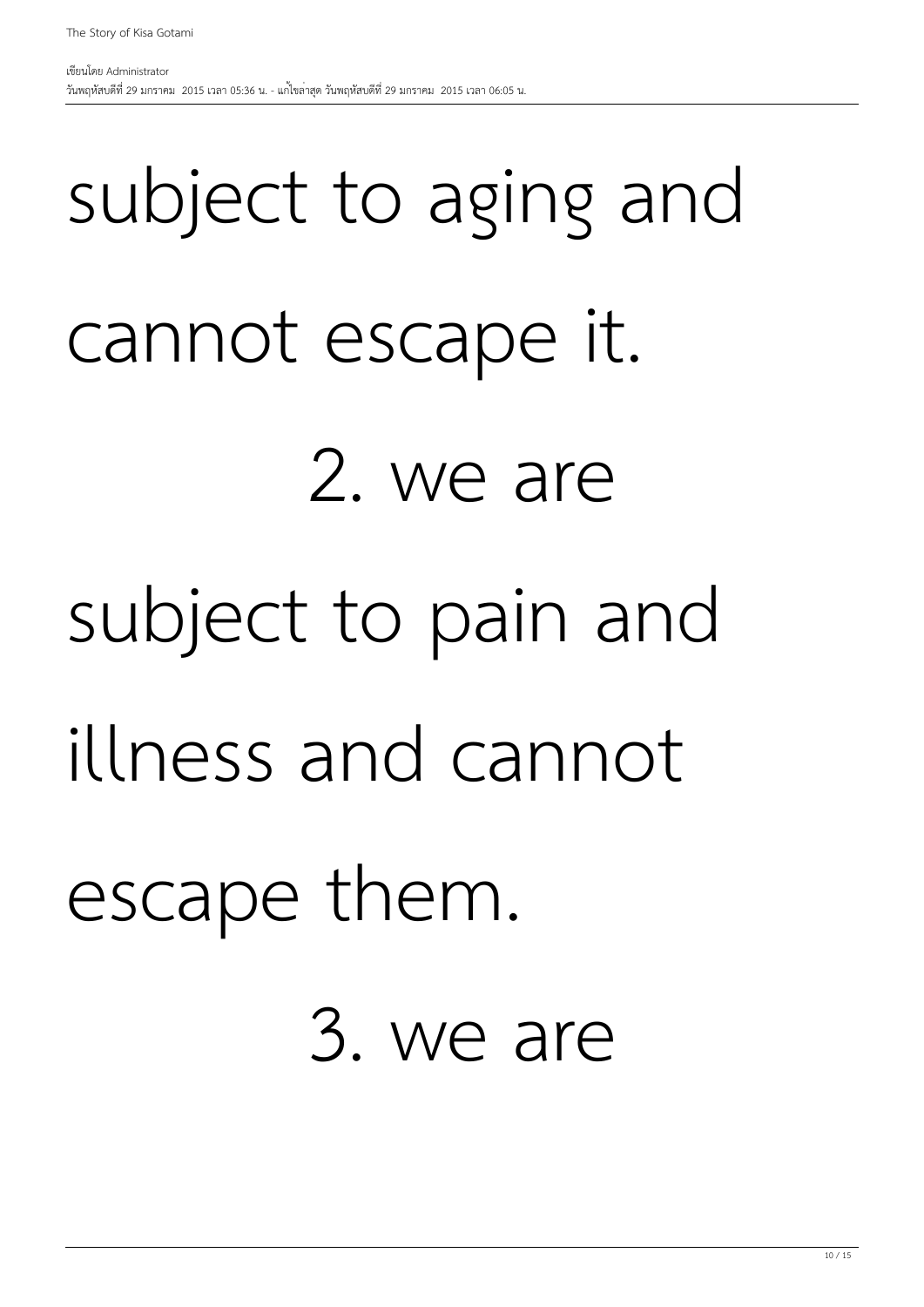### เขียนโดย Administrator วันพฤหัสบดีที่ 29 มกราคม 2015 เวลา 05:36 น. - แก้ไขล่าสุด วันพฤหัสบดีที่ 29 มกราคม 2015 เวลา 06:05 น.

## subject to death and cannot escape it. 4. we must inevitably be separated from all people and things that we love.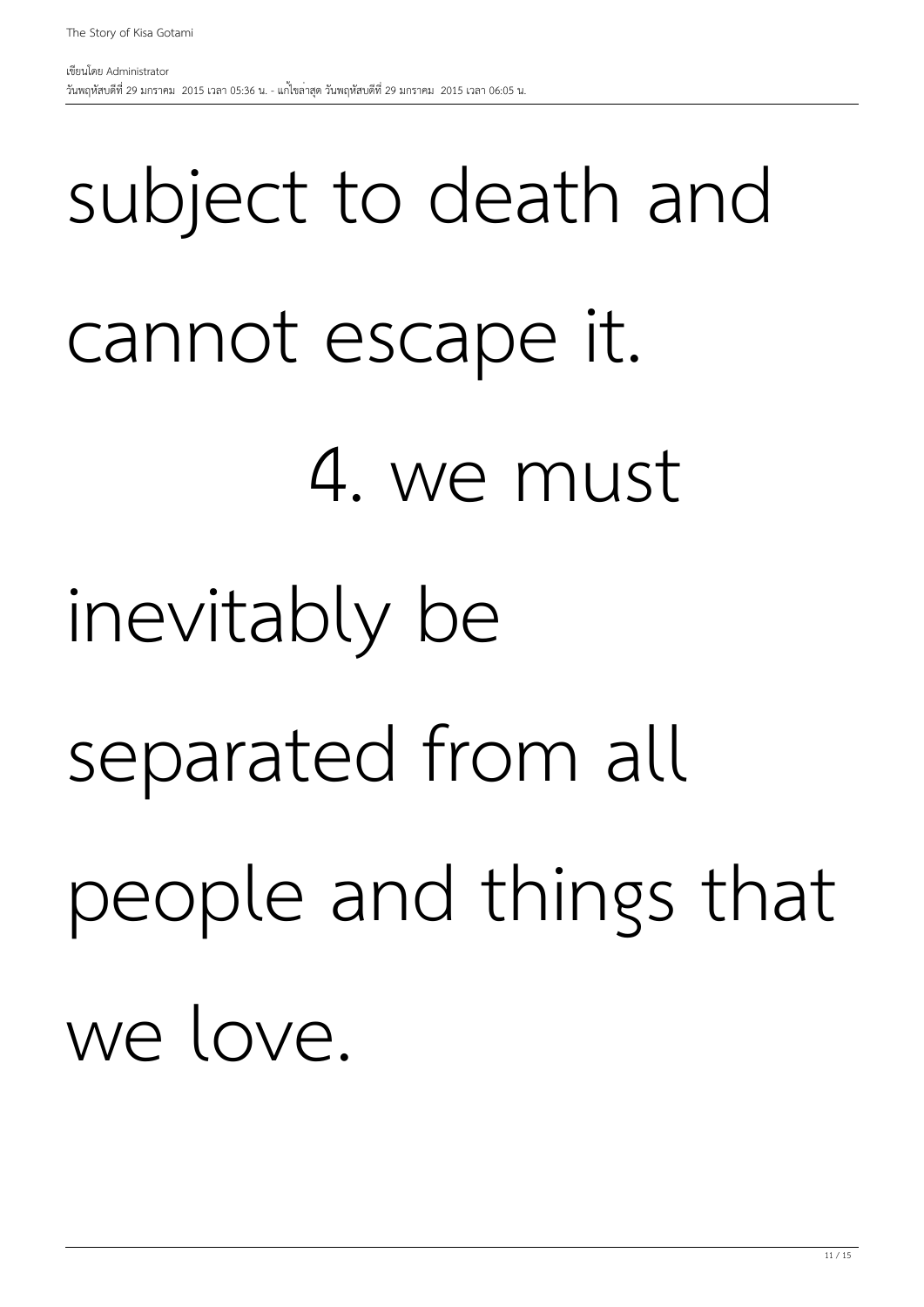surely be the heirs.

The Story of Kisa Gotami

12 / 15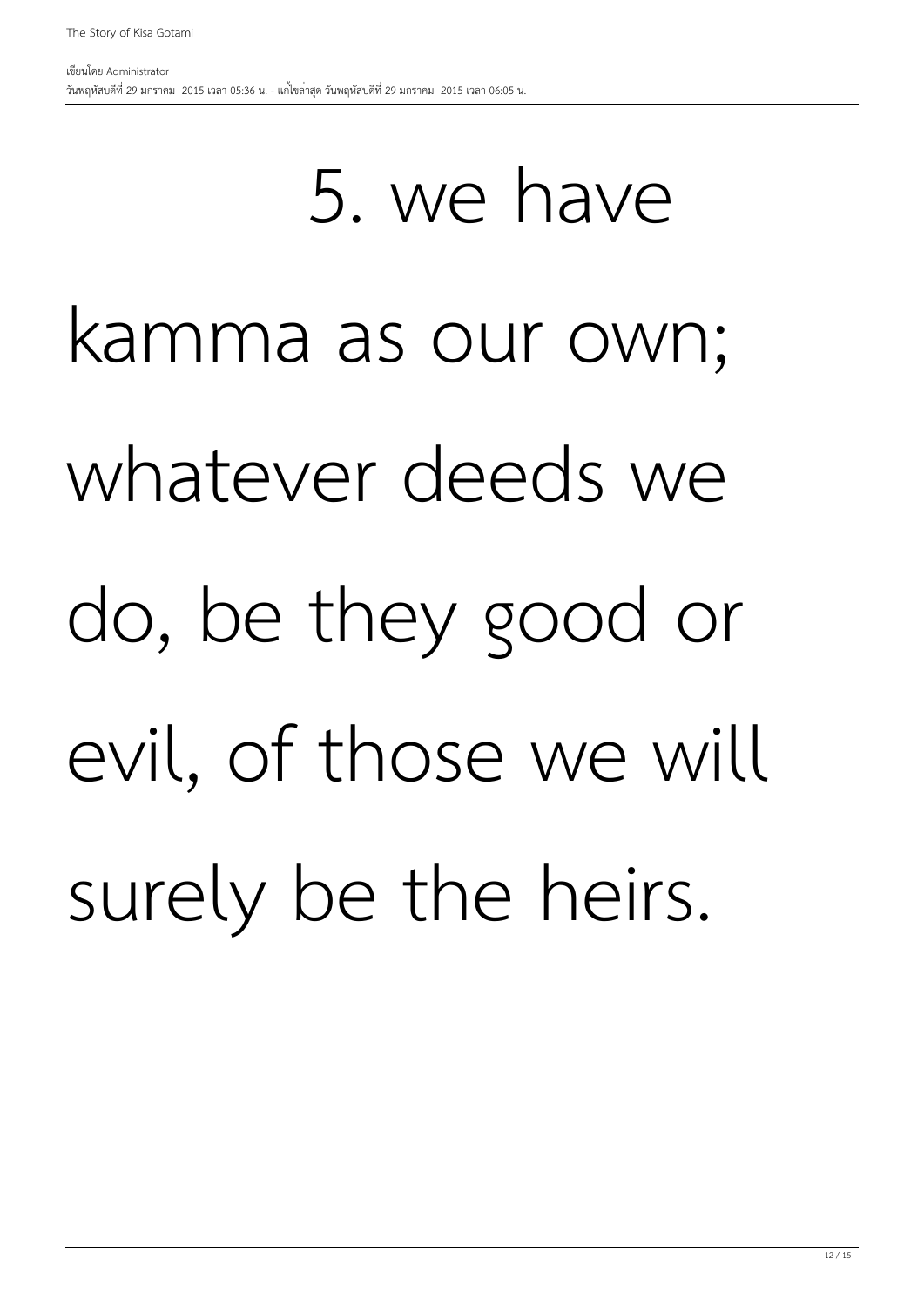# Regularly reflecting in this way helps to prevent infatuation with youth, possessions and life, alleviating heedlessness and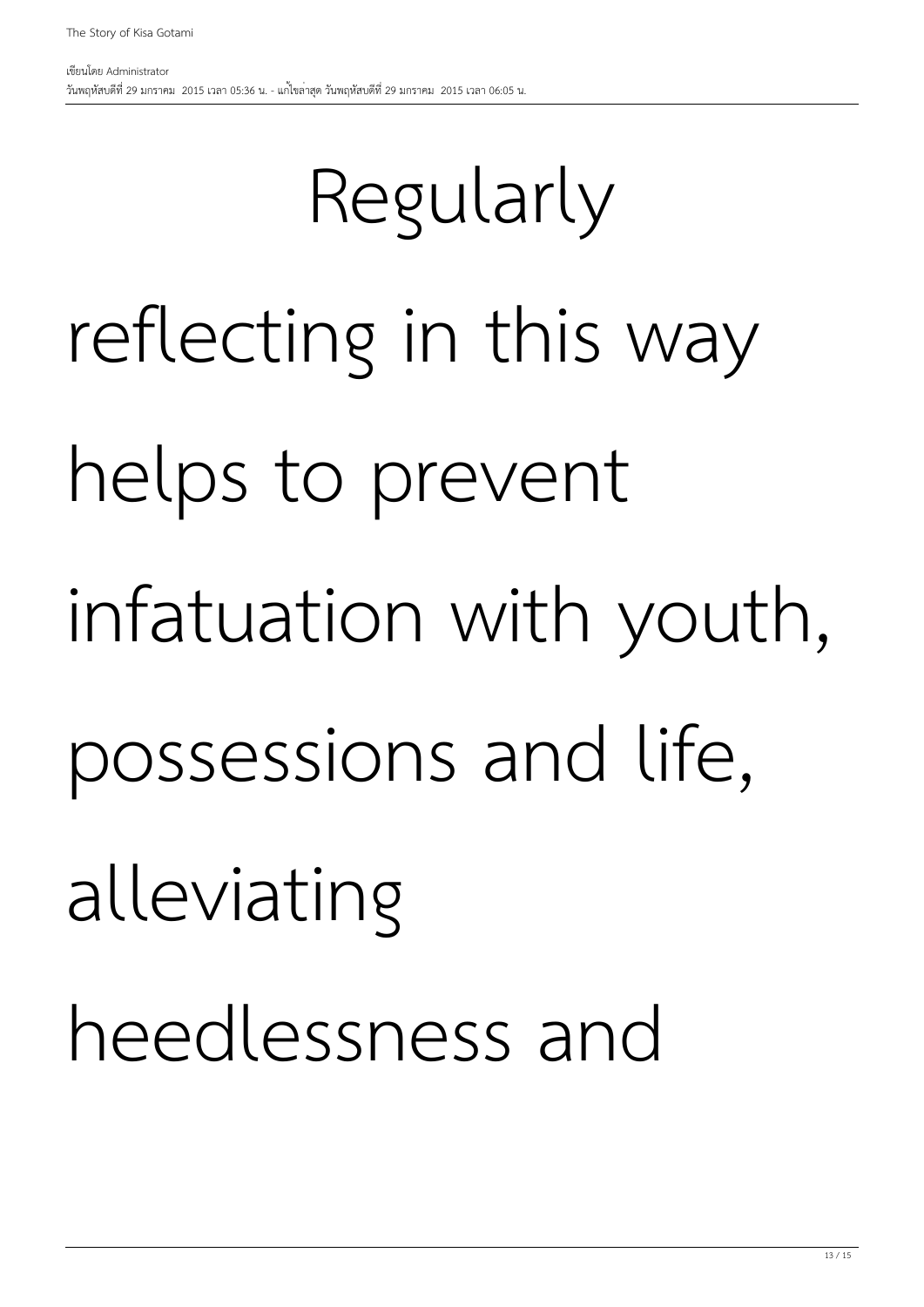วันพฤหัสบดีที่ 29 มกราคม 2015 เวลา 05:36 น. - แก้ไขล่าสุด วันพฤหัสบดีที่ 29 มกราคม 2015 เวลา 06:05 น.

เขียนโดย Administrator

### attachment, preventing evil actions and inspiring us to quickly work for goodness and benefit.